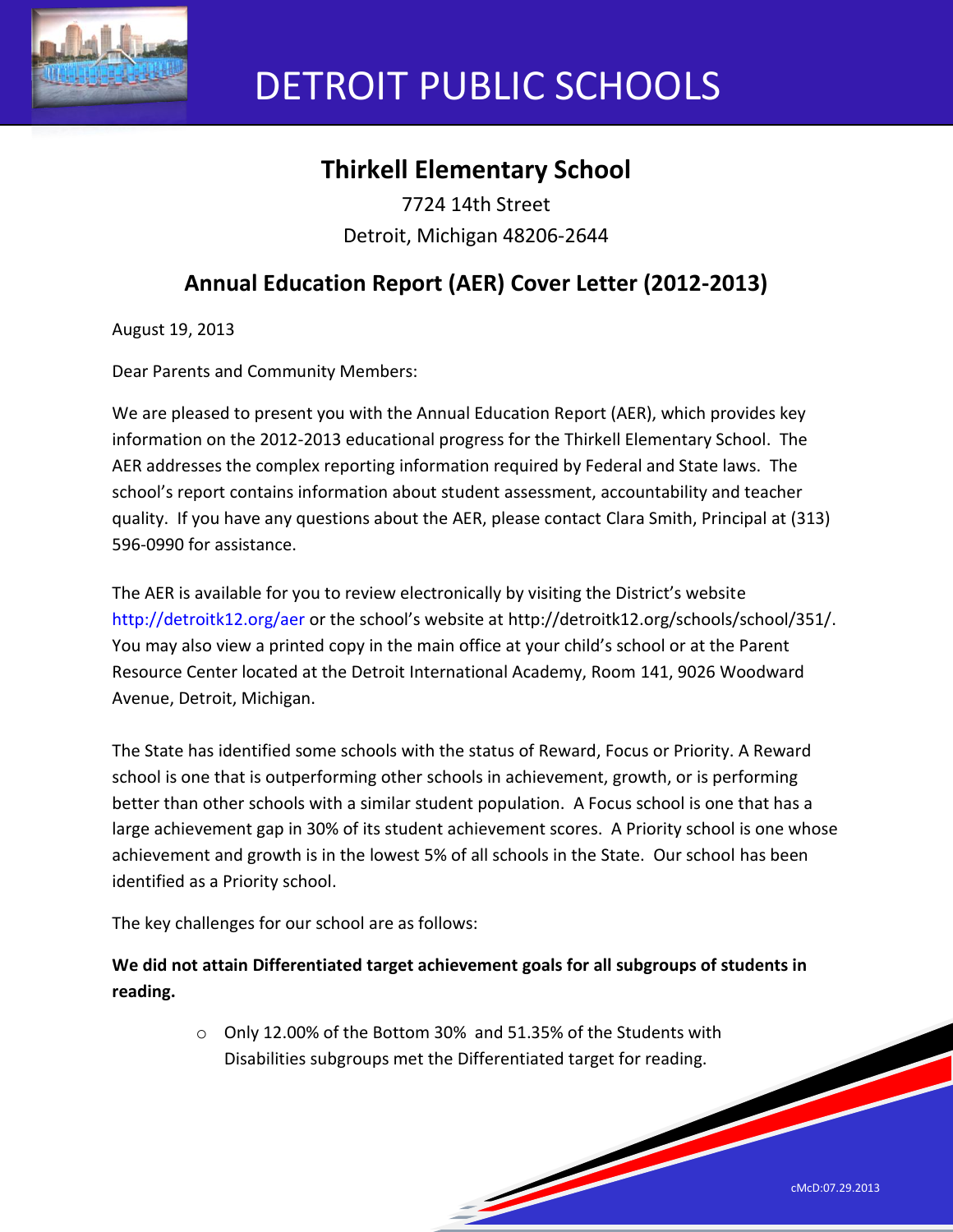**We did not attain Differentiated target achievement goals for all subgroups of students in writing.** 

o Only 0.0% of the Bottom 30% subgroup met the Differentiated target for writing.

**We did not attain Differentiated target achievement goals for all subgroups of students in mathematics.** 

> o Only 0.0% of the Bottom 30% and 40.54% of the Students with Disabilities subgroups met the Differentiated target for mathmatics.

**We did not attain Differentiated target achievement goals for all subgroups of students in science.** 

 $\circ$  Only 0.0% of the Bottom 30% subgroup met the Differentiated target for science.

## **We did not attain Differentiated target achievement goals for all subgroups of students in social studies.**

o Only 8.2% of the All Students; 0.0% of the Bottom 30%; 8.96% of the African American and 9.53% of the Economically Disadvantaged subgroups met the Differentiated target for social studies.

We are actively working to address our Michigan School Scorecard issues, accelerate student achievement and close persistent gaps in achievement. In order to improve and/or maintain our Michigan School Scorecard it is essential that teachers are Highly Qualified, teaching in their major areas of study, and in the correct grade levels. Teachers must communicate only high expectations and expect only excellence from the students. Once MAP and MEAP data has been analyzed and disaggregated teachers can see the areas where students are not proficient. Instruction must be geared around these deficit skills and the Common Core State Standards (CCSS) that are aligned with these skills must be taught with urgency and rigor. The curriculum must be student centered, challenging, and able to increase and enhance Higher Order Thinking Skills (HOTS).

Teachers must work with Teacher Leaders in grade levels to develop pre and posttests, lesson plans, bellwork, and homework that focus on deficient skills and Common Core State Standards (CCSS) that are congruent with the Measures of Academic Progress (MAP), DIBELS, BURST, and the Michigan Education Assessment Program (MEAP).

Attendance is another major component in maintaining and/or improving Adequate Yearly Progress (AYP). Parents must be aware that students must be present ninety percent (90%) of the school year. There must be frequent newsletters, phone calls to parents stressing the importance of students attending school daily as well as individual incentives. Parents must

Page 2 of 6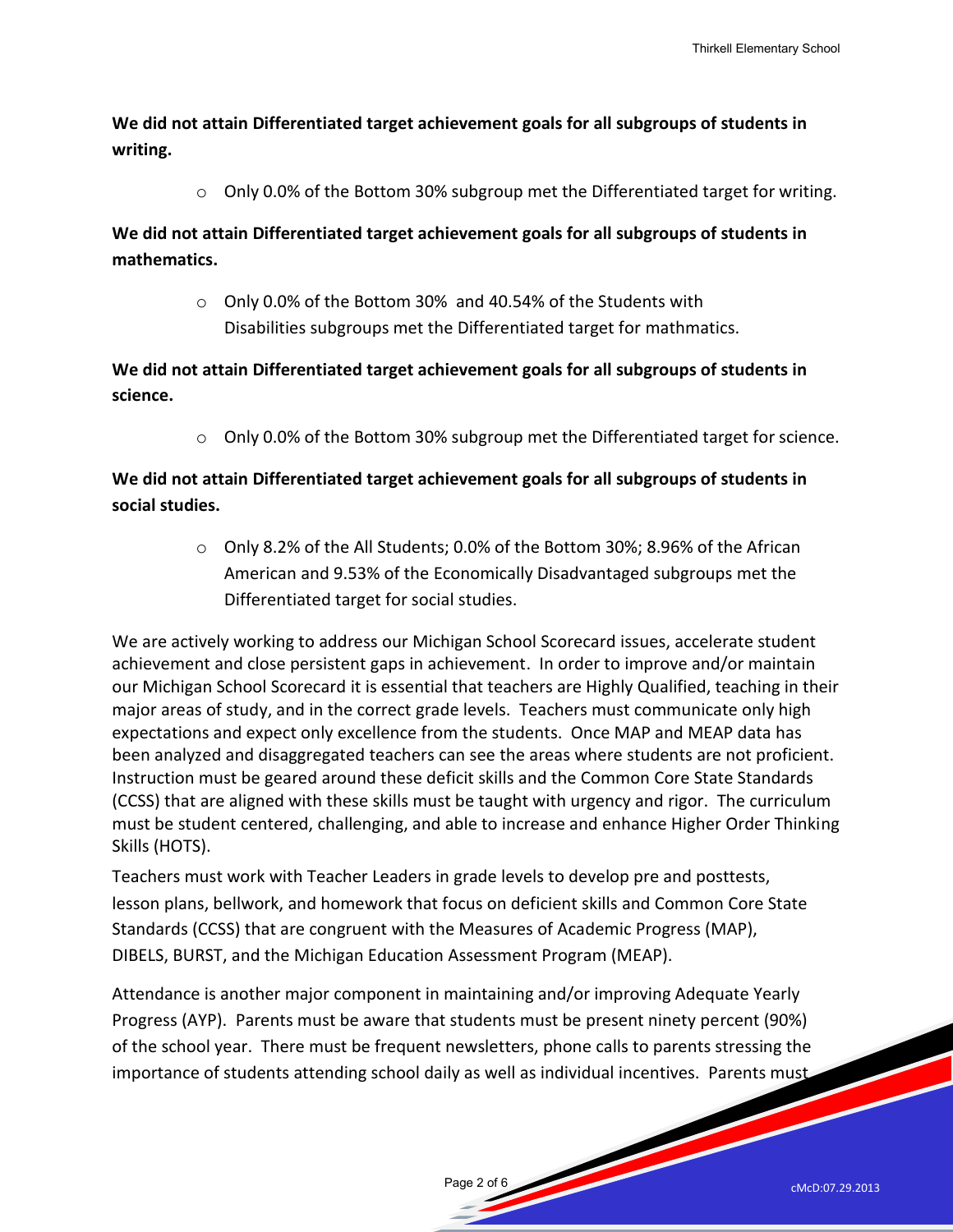become partners with the schools. Parents must view schools as learning institutions where goals are met, careers are determined, and dreams become realities.

#### **Parent Involvement**

A parent brochure will be created for parents that will give them helpful tips on test taking strategies as well as example test and released items for the MEAP. Parents will be encouraged to listen to their child read daily along with general strategies for enhancing comprehension. A webinar will be created where teachers share with parents and students the necessary skills and concepts that are difficult for student mastery on the MEAP.

Thirkell School will work with the Parent Association to encourage parents to attend professional developments for reading, mathematics, homework help, and testing. Parents with students taking the MEAP (grades 3 through5) will learn how to interpret their child's MEAP scores and compare the School's and District's MEAP summaries.

All Thirkell parents are invited to join the Parent Advisory Council on Student Achievement (PACSA) that meets monthly in the school's auditorium. They are encouraged to attend numerous workshops that will be presented throughout the school year at the local Parent Centers. Parents are encouraged at Thirkell Elementary to volunteer, serve as hall monitors, room moms and dads, service and safety patrols, crossing guards, and mentors. If parents are utilized properly and recognized as partners, they can become strong allies for the school and community.

State law requires that we also report additional information.

## **Process for Assigning Pupils to the School**

During the 2011-2012 school year, Detroit Public Schools implemented the "Open Enrollment Initiative." This initiative allows students to elect to attend any Detroit Public School without being required to live within the boundary for that school. The "Open Enrollment Initiative" does not apply to the Examination High Schools or Application Schools. Parents may enroll their child(ren) in the school of their interest as long as the school has not reached capacity for their particular grade. Enrollment preference is given to students who live within the boundary of a school.

It should also be noted that transportation will not be provided for students who select a school outside of the boundary of their home school. "Open Enrollment Initiative" resources can be found on our website at: [http://detroitk12.org/resources/prospective\\_students/](http://detroitk12.org/resources/prospective_students/)

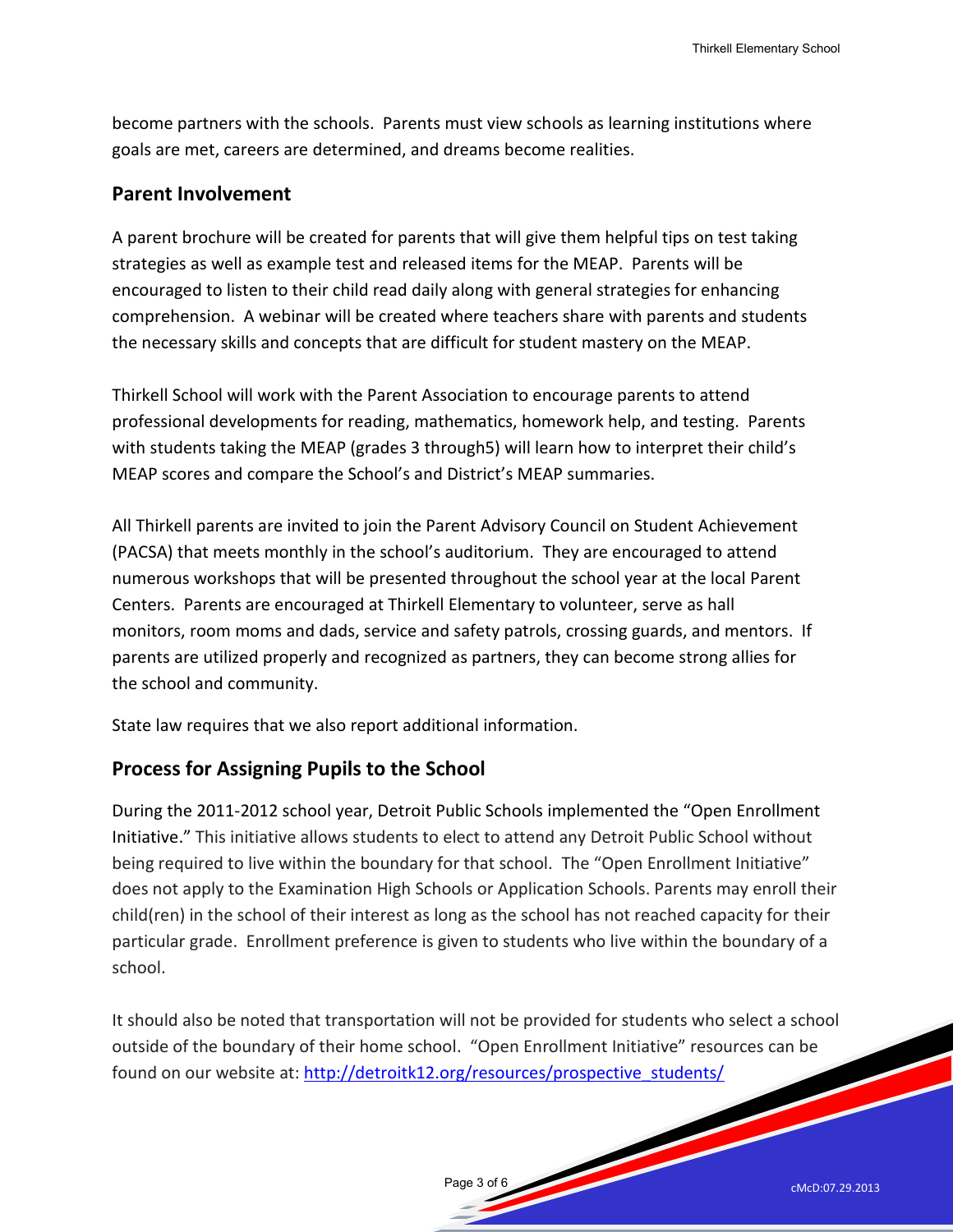## **School Improvement Status**

| Year      | <b>School Improvement Status</b> |  |
|-----------|----------------------------------|--|
|           |                                  |  |
| 2012-2013 | Priority                         |  |
| 2011-2012 | No $AP^{\sim}$ AYP Met           |  |

## **Detroit Public Schools' Core Curriculum:**

Consistent with the Detroit Public Schools 2013-2017 Strategic Plan, there are aggressive plans to accelerate the rate of student achievement and to ensure that students graduate with the academic and social skills necessary for success in college and the workplace.

## **Specific curriculum actions are based on the District's strategic plan to:**

- I. Broaden Services to Address Student Needs
- II. Support Parents and Families
- III. Offer Broad/High Quality Programs
- IV. Improve Customer Service
- V. Create Safe Learning Environments
- VI. Transform Central and School based services to serve customers better
- VII. Improve Technology
- VIII. Minimize the Impacts of Change
	- IX. Foster School-Based Leadership
	- X. Celebrate and Promote Success
	- XI. Ensure Fiscal Stability
- XII. Improve Attendance and Discipline

The "Neighborhood-Centered, Quality Schools," Strategic Plan, is available online at [http://detroitk12.org/content/wp-content/uploads/2013/03/Strategic\\_Plan\\_DRAFT-FINAL.pdf](http://detroitk12.org/content/wp-content/uploads/2013/03/Strategic_Plan_DRAFT-FINAL.pdf)

## **Access to the Core Curriculum**

The instructional strategies and grade level expectations are aligned to the State standards and the NAEP. This represents the core curriculum, which is supported by the texts, materials, computer software and other school level resources used daily in the classrooms. All of the professional development activities are aligned to the core curriculum.

The implementation is a process delineated in the District Plan. This plan serves as the framework for each school's academic achievement plan.

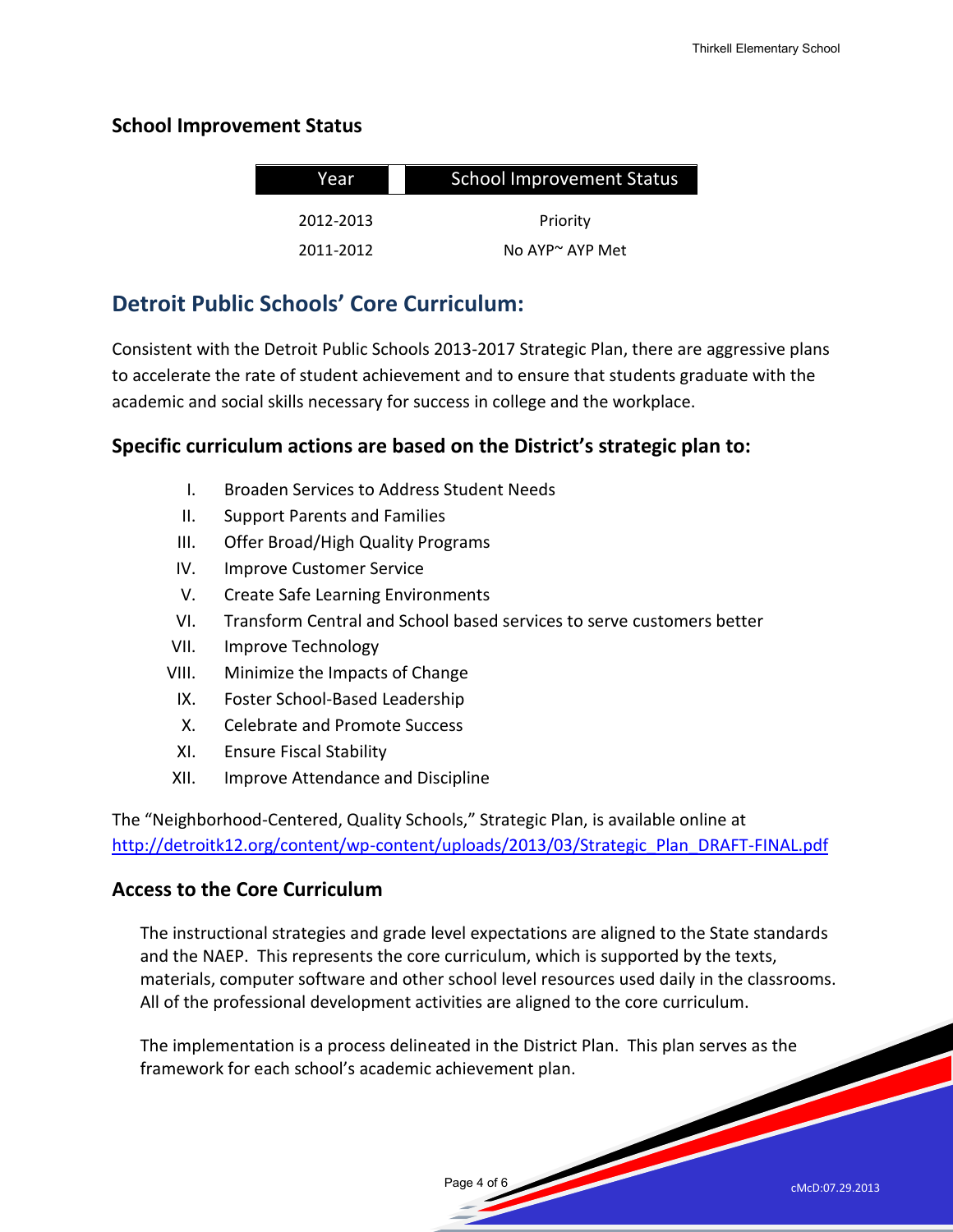## **Access to the Core Curriculum (Continued)**

The frequent monitoring of the implementation of these plans are conducted by the school diagnostic visits, review of the benchmark assessments, use of the teacher evaluation tool and adherence to the pacing calendar.

The variances from the State Plan can be found in the grade level expectations, which are also aligned to the higher standards of NAEP.

Parents/Guardians are offered classes to increase parenting skills, early childhood literacy, adult literacy and GED. During the school year, the Regional Parent Resource Center is a vehicle for parents and other community members to participate in regular and on-going informational and participatory sessions focused on curriculum and instruction. Learning Village (an online instructional management system), Web updates and semi-annual progress reports are a means to disseminate achievement information to educators. Parents will have the opportunity to monitor students' progress, including attendance, through **Parent Connect** in the Fall.

Detroit Public Schools Core Curriculum is currently under revision. Pacing Charts and Curriculum guides will be posted to the Division of Teaching and Learning under the Leadership page of our website in the near future.

## **Parent Engagement**

- $\div$  Use the technology portal for parents to view daily lessons and to communicate with teachers.
- $\cdot$  Implement and follow through with the parent contracts.
- $\div$  Use the Parent Resource Center to engage parents in innovative workshops and sessions that are practical and will result in parent support to students at home.

## **Student Achievement Results**

Aggregate Student Achievement Results and Detroit Public Schools Quarterly NWEA~MAP Reading and Mathematics reports for Thirkell Elementary School can be found on the Detroit Public Schools' web page at the Research, Evaluation and Assessment site at [http://detroitk12.org/data/rea/.](http://detroitk12.org/data/rea/) The following reports are available:

Page 5 of 6

- District Profile Report
- Combined School Profile Reports
- Individual School Profile Reports
- Adequate Yearly Progress (AYP) Reports
- Michigan Accountability Scorecard Report
- Annual Education Report